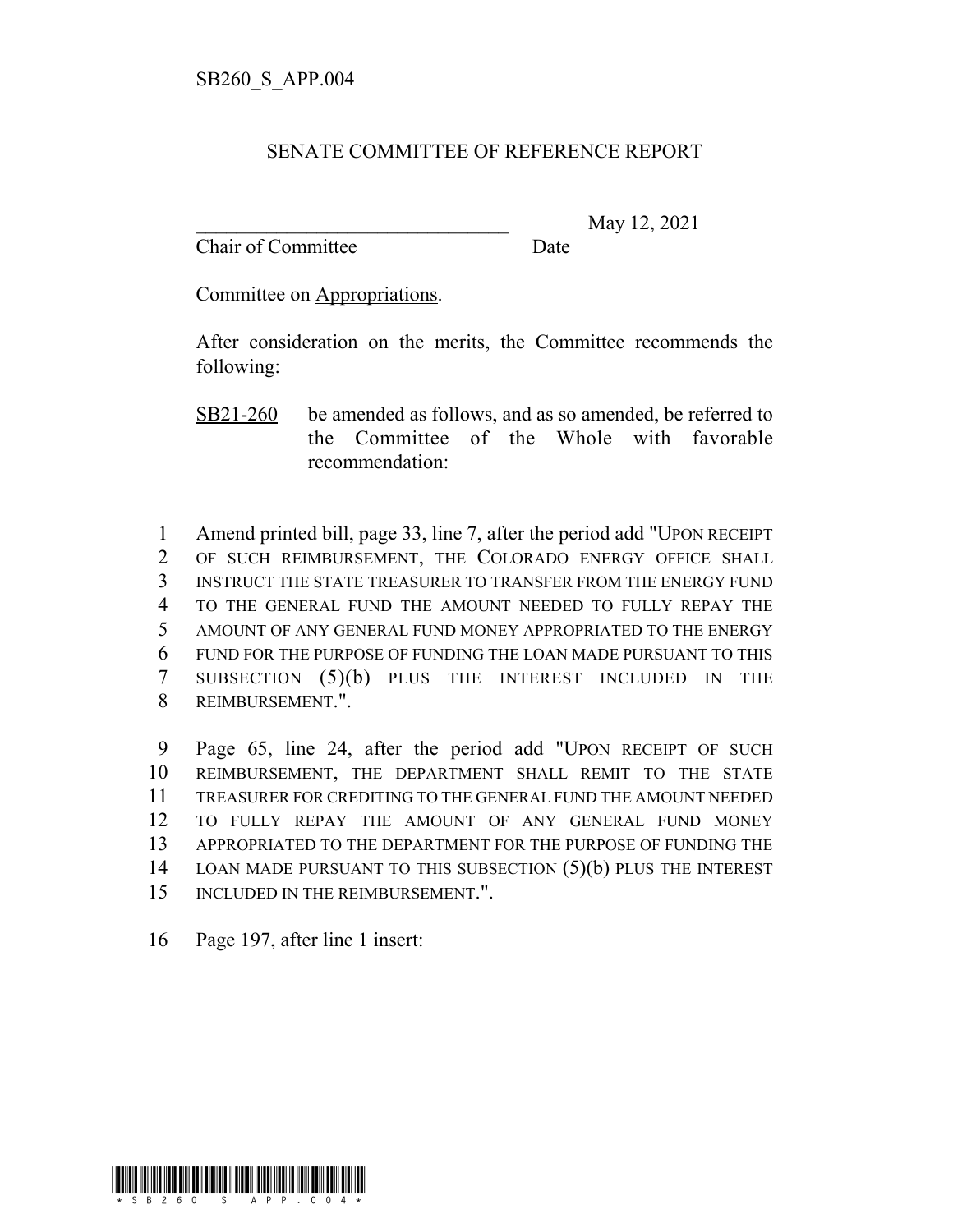|                         |                                                      |              |                                                                      | "SECTION 52. Appropriation to the offices of the governor, lieutenant governor, and state planning and budgeting for the fiscal year beginning July 1, 2021. Section |              |
|-------------------------|------------------------------------------------------|--------------|----------------------------------------------------------------------|----------------------------------------------------------------------------------------------------------------------------------------------------------------------|--------------|
| $\overline{\mathbf{c}}$ | 2 of SB 21-205, amend Part IV $(1)(C)$ , as follows: |              |                                                                      |                                                                                                                                                                      |              |
| 3                       | Section 2. Appropriation.                            |              |                                                                      |                                                                                                                                                                      |              |
| 4                       |                                                      |              | <b>PART IV</b>                                                       |                                                                                                                                                                      |              |
| 5                       |                                                      |              | <b>GOVERNOR - LIEUTENANT GOVERNOR - STATE PLANNING AND BUDGETING</b> |                                                                                                                                                                      |              |
| 6                       |                                                      |              |                                                                      |                                                                                                                                                                      |              |
| 7                       | (1) OFFICE OF THE GOVERNOR                           |              |                                                                      |                                                                                                                                                                      |              |
| 8                       | (C) Colorado Energy Office                           |              |                                                                      |                                                                                                                                                                      |              |
| 9                       | Program Administration                               | 6,257,311    | 2,625,625                                                            |                                                                                                                                                                      | 3,631,686(I) |
| $10\,$                  |                                                      | $(24.8$ FTE) |                                                                      |                                                                                                                                                                      |              |
| 11                      | Electric Vehicle Charging                            |              |                                                                      |                                                                                                                                                                      |              |
| 12                      | <b>Station Grants</b>                                | 1,036,204    |                                                                      | $1,036,204$ <sup>*</sup>                                                                                                                                             |              |
| 13                      |                                                      |              |                                                                      | $1,036,204(1)^a$                                                                                                                                                     |              |
| 14                      | Legal Services                                       | 486,329      | 433,951                                                              |                                                                                                                                                                      | 52,378(I)    |
| 15                      | Vehicle Lease Payments                               | 13,182       | 13,182                                                               |                                                                                                                                                                      |              |
| 16                      | Leased Space                                         | 218,835      | 218,835                                                              |                                                                                                                                                                      |              |

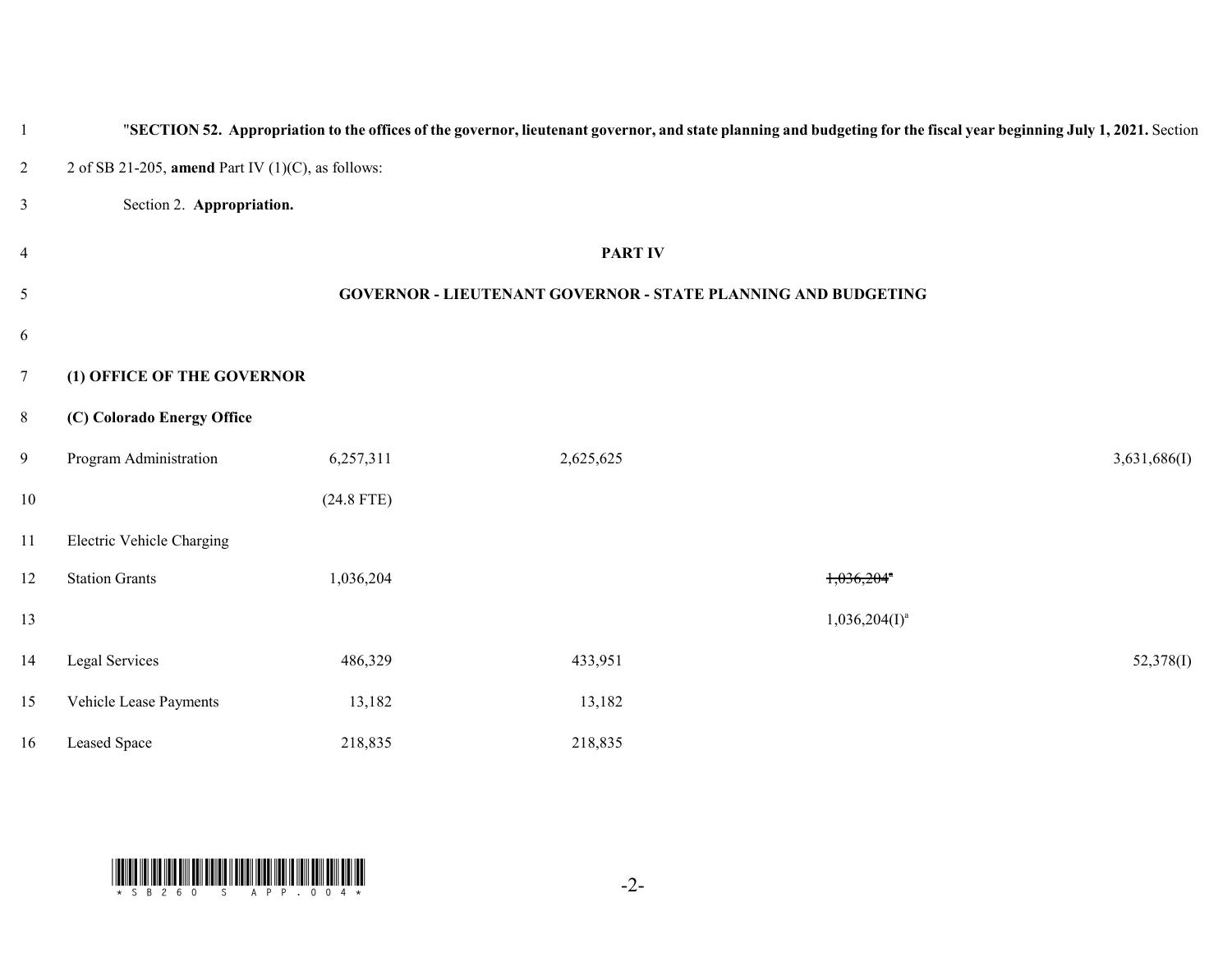| $\mathbf{1}$             | <b>Indirect Cost Assessment</b>                                                                    | 153,808       | 37,763                                                                                                                                                                                |                            |               | 116,045(I)     |
|--------------------------|----------------------------------------------------------------------------------------------------|---------------|---------------------------------------------------------------------------------------------------------------------------------------------------------------------------------------|----------------------------|---------------|----------------|
| $\overline{2}$           |                                                                                                    | 8,165,669     |                                                                                                                                                                                       |                            |               |                |
| $\mathfrak{Z}$           |                                                                                                    |               |                                                                                                                                                                                       |                            |               |                |
| $\overline{\mathcal{A}}$ |                                                                                                    |               | <sup>a</sup> This amount shall be from the Electric Vehicle Grant Fund created in Section 24-38.5-103 (1)(a), C.R.S. THIS AMOUNT IS SHOWN FOR INFORMATIONAL PURPOSES ONLY BECAUSE THE |                            |               |                |
| 5                        |                                                                                                    |               | ELECTRIC VEHICLE GRANT FUND IS CONTINUOUSLY APPROPRIATED TO THE OFFICE PURSUANT SECTION 24-38.5-103 (2)(a), C.R.S.                                                                    |                            |               |                |
| 6                        |                                                                                                    |               |                                                                                                                                                                                       |                            |               |                |
| $\boldsymbol{7}$         |                                                                                                    |               |                                                                                                                                                                                       |                            |               |                |
| 8                        | <b>TOTALS PART IV</b>                                                                              |               |                                                                                                                                                                                       |                            |               |                |
| $\overline{9}$           | (GOVERNOR-                                                                                         |               |                                                                                                                                                                                       |                            |               |                |
| 10                       | <b>LIEUTENANT</b>                                                                                  |               |                                                                                                                                                                                       |                            |               |                |
| 11                       | <b>GOVERNOR- STATE</b>                                                                             |               |                                                                                                                                                                                       |                            |               |                |
| 12                       | <b>PLANNING AND</b>                                                                                |               |                                                                                                                                                                                       |                            |               |                |
| 13                       | <b>BUDGETING</b> )                                                                                 | \$365,384,731 | \$57,569,143                                                                                                                                                                          | $$16,648,484$ <sup>a</sup> | \$284,399,642 | $$6,767,462^b$ |
| 14                       |                                                                                                    |               |                                                                                                                                                                                       |                            |               |                |
| 15                       | <sup>a</sup> Of this amount, $\frac{$7,300,000}{$7,300,000}$ \$8,336,204 contains an (I) notation. |               |                                                                                                                                                                                       |                            |               |                |
| 16                       | $b$ This amount contains an (I) notation.                                                          |               |                                                                                                                                                                                       |                            |               |                |

17

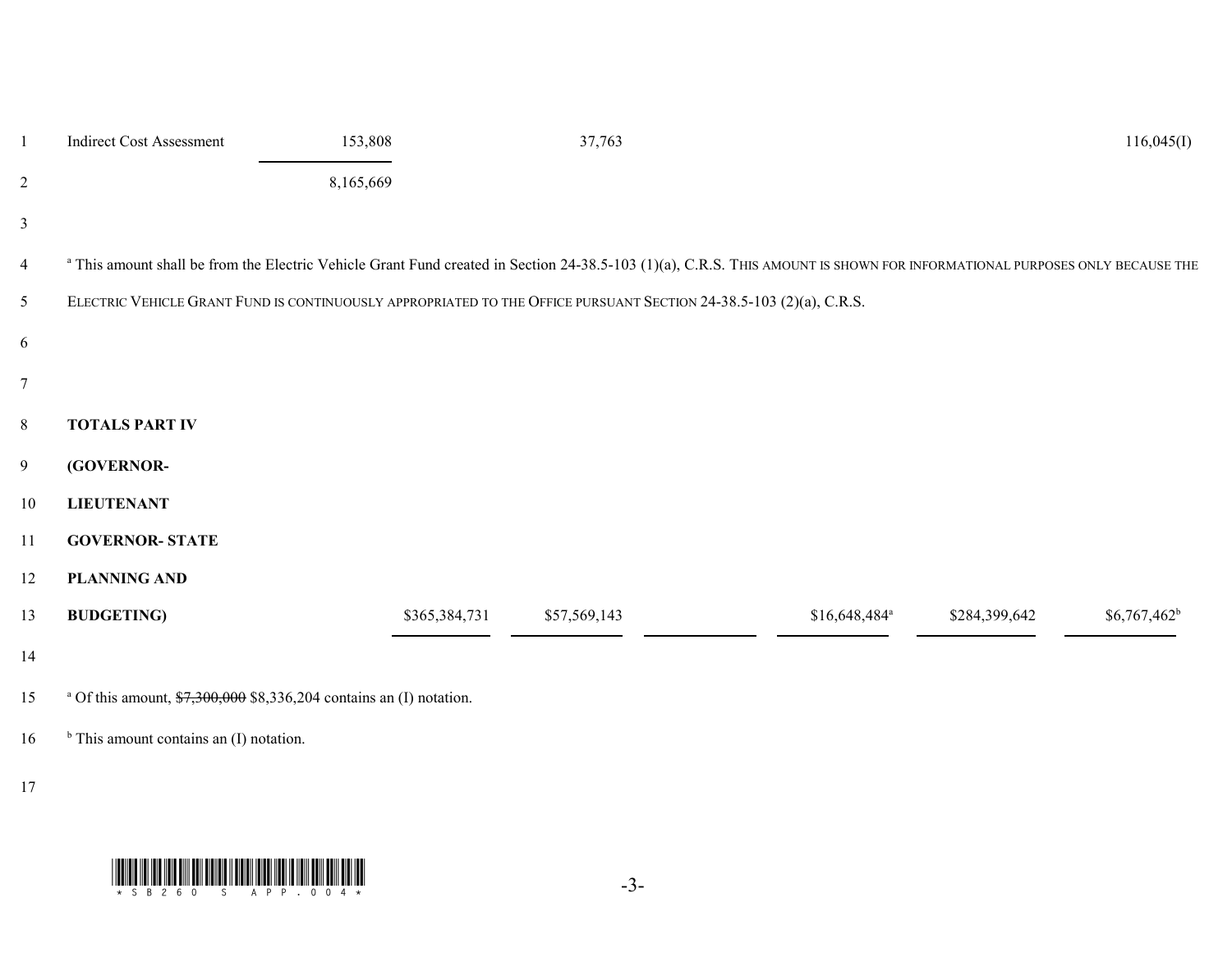**SECTION 53. Appropriation.** (1) For the 2021-22 state fiscal year, \$125,599,957 is appropriated to the department of transportation. This appropriation consists of \$259,957 from the state highway fund created in section 43-1-219, C.R.S., and \$125,340,000 from the multimodal transportation options and mitigation fund created in section  $\dot{q}$  43-4-1103 (1)(a), C.R.S. To implement this act, the department may use this appropriation as follows: (a) \$259,957 from the state highway fund for administration, which amount is based on an assumption that the division will require an additional 3.0 FTE; and (b) \$125,340,000 from the multimodal transportation options and mitigation fund for multimodal transportation projects. (2) For the 2021-22 state fiscal year, \$1,104,661 is appropriated 14 to the department of revenue. This appropriation consists of \$1,082,480 from the general fund and \$22,181 from the license plate cash fund

 created in section 42-3-301 (1)(b), C.R.S. To implement this act, the department may use this appropriation as follows:

 (a) \$109,135 general fund for use by the executive director's office for personal services related to administration and support, which amount is based on an assumption that the office will require an additional 1.8 FTE;

 (b) \$259,875 general fund for use by the taxation business group for tax administration IT system (GenTax) support related to administration;

 (c) \$231,020 general fund for use by the taxation business group 26 for personal services related to taxation services, which amount is based

## $\liminf_{\longrightarrow}$  .  $\liminf_{\longrightarrow}$  .  $\frac{1}{4}$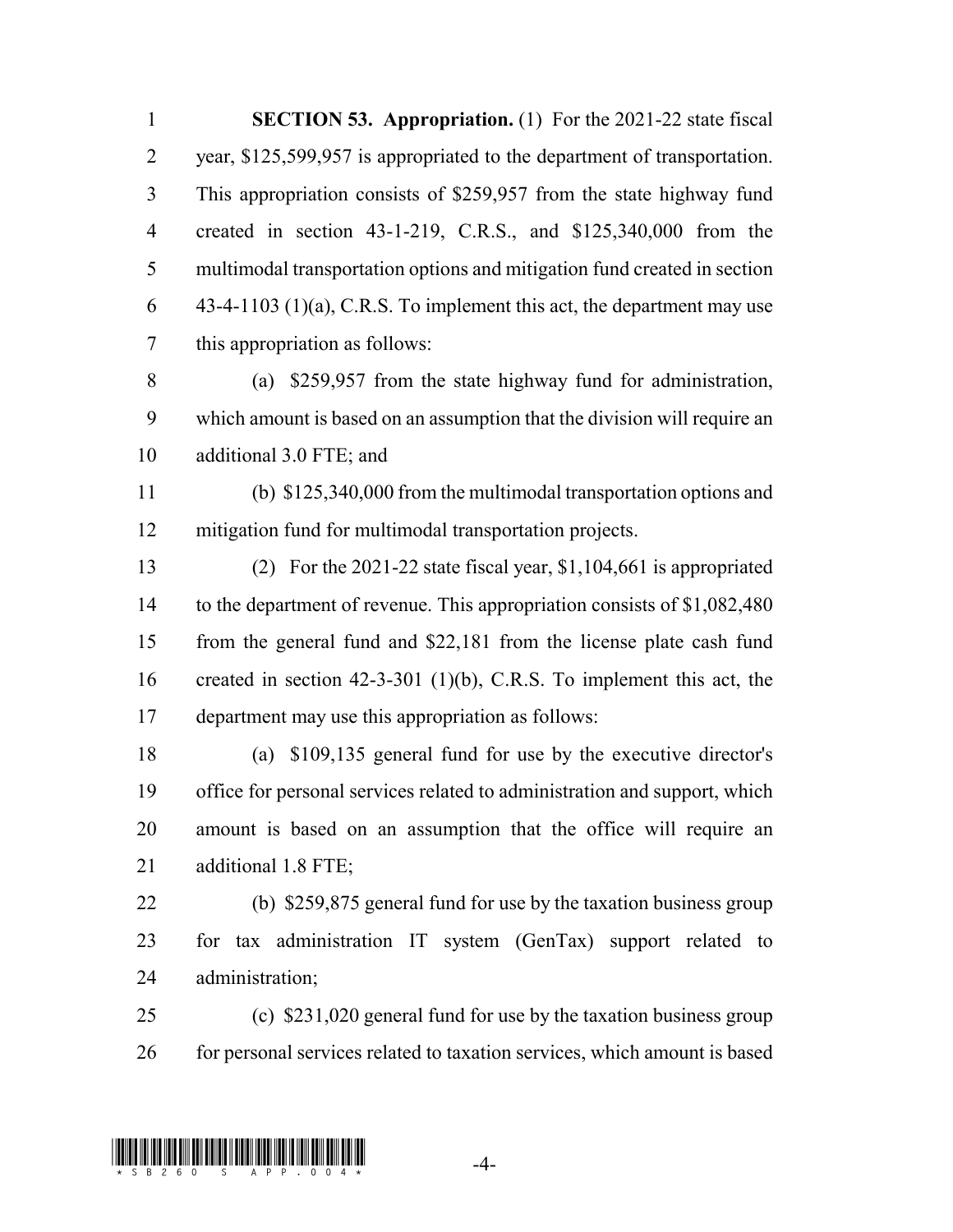- 1 on an assumption that the group will require an additional 3.5 FTE;
- 2 (d) \$70,250 general fund for use by the taxation business group for operating expenses related to taxation services;
- (e) \$412,200 general fund for use by the division of motor vehicles for DRIVES maintenance and support; and
- (f) \$22,181 from the license plate cash fund for use by the division of motor vehicles for license plate ordering.
- (3) For the 2021-22 state fiscal year, \$100,491 is appropriated to the energy fund created in section 24-38.5-102.4, C.R.S. This appropriation is from the general fund. The office of the governor is responsible for the accounting related to this appropriation.
- (4) For the 2021-22 state fiscal year, \$1,669,333 is appropriated to the department of public health and environment. This appropriation is from the general fund. To implement this act, the department may use this appropriation for transfer to the clean fleet enterprise initial expenses fund for startup costs.
- (5) For the 2021-22 state fiscal year, \$504,583 is appropriated to the department of law and is based on the assumption that the department will require an additional 2.6 FTE. Of this appropriation, \$191,412 is from reappropriated funds received from the department of transportation under subsection (1)(a) of this section and is based on an assumption that the department of law will require an additional 1.0 FTE; \$100,491 is from reappropriated funds received from the office of the governor under subsection (3) of this section and is based on an assumption that the department of law will require an additional 0.5 FTE; and \$212,680 is

## $\liminf_{n\to\infty}$  and  $\liminf_{n\to\infty}$  and  $\liminf_{n\to\infty}$  and  $\limsup_{n\to\infty}$